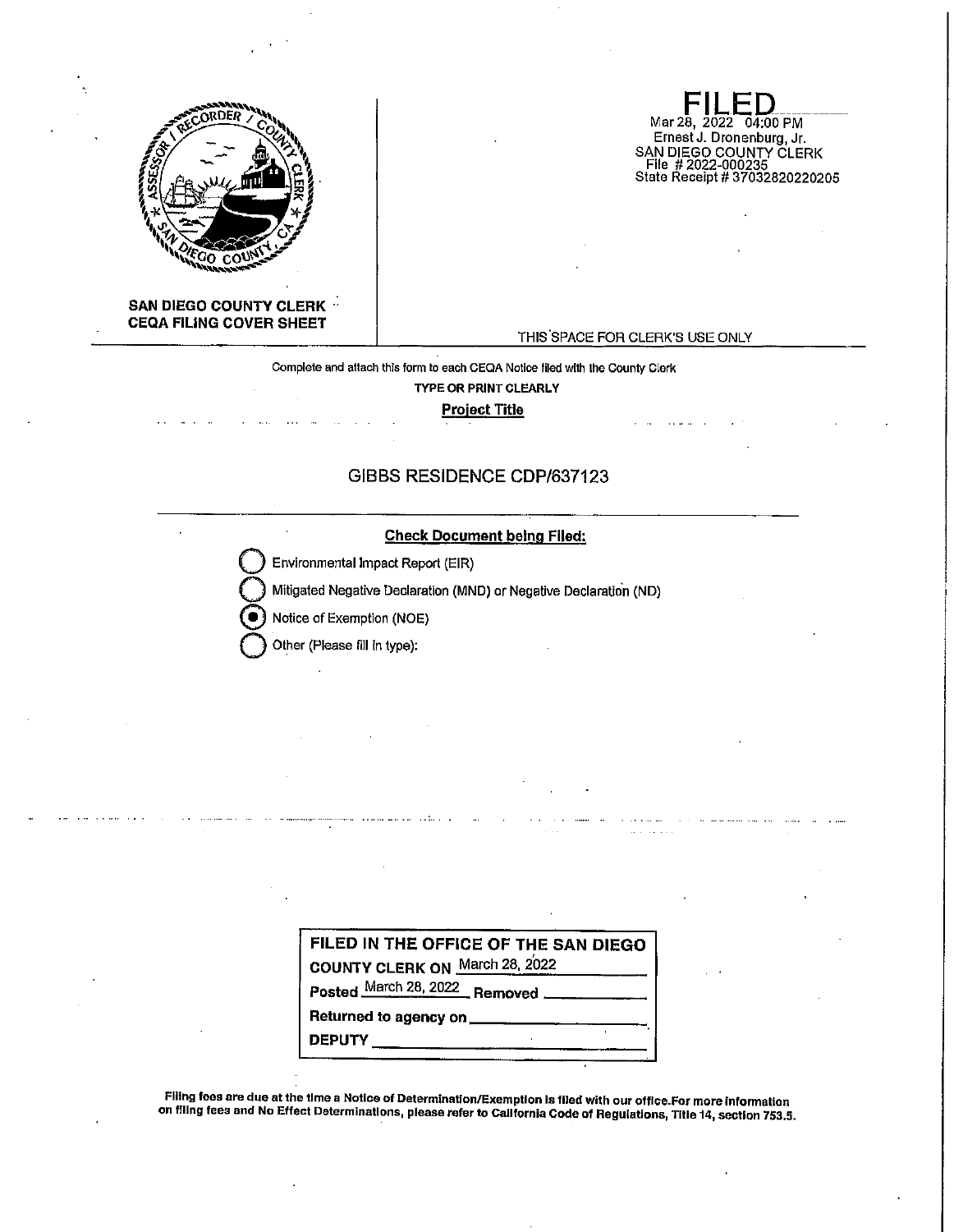Page 2 of 3

#### **NOTICE OF EXEMPTION**

|     | (Check one or both) |                                                                                                           |       |                                                                                                          |
|-----|---------------------|-----------------------------------------------------------------------------------------------------------|-------|----------------------------------------------------------------------------------------------------------|
| TO: |                     | Recorder/County Clerk<br>P.O. Box 1750, MS A-33<br>1600 Pacific Hwy, Room 260<br>San Diego, CA 92101-2400 | FROM: | City of San Diego<br>Development Services Department<br>1222 First Avenue, MS 501<br>San Diego, CA 92101 |
|     |                     | Office of Planning and Research<br>1400 Tenth Street, Room 121<br>Sacramento, CA 95814                    |       |                                                                                                          |

**Project Name/Number:** Gibbs Residence CDP/637123

**SCH No.: N.A.** 

**Project Location-specific:** 14146 Recuerdo Drive San Diego, CA 92014

**Project Location-City/County:** San Diego/San Diego

**Description of nature and purpose of the Project** The project Is a Coastal Development Permit for a remodel and addition to an existing single-family residence. The proposed project Is a 3,470 square-foot single family residence on a 0.15-acre site located at 14146 Recuerdo Drive, zoned RS-1-6, Coastal (Non-Appealable) Overlay Zone within the Torrey Pines Community Plan In Council District **1.** (LEGAL DESCRIPTION: Lot 49, Map No. 6097; APN 300-440-28-00)

**Name of Public Agency Approving Project:** City of San Diego

**Name of Person or Agency Carrying Out Project:** Michael Kummer, Howard Anderson Architecture 2194 Carmel Valley Road Del Mar, California 92104. (619) 507-4119.

## **Exempt Status:** (CHECK ONE)

- ( ) Ministerial (Sec. 21080(b)(1 ); 15268);
- ( ) Declared Emergency (Sec. 21080(b)(3); 15269(a));
- ( ) Emergency Project (Sec. 21080(b)( 4); 15269 (b)(c))
- ()() Categorical Exemption: **153D1e**
- ( ) Statutory Exemptions:

**Reasons why project is exempt:** The City of San Diego determined that the project would qualify to be categorically exempt from CEQA pursuant to 15301e (Existing Facilities) to allow for a Coastal Development Permit for a remodel and addition to an existing single-family residence. The proposed project Is a 1,403 squarefoot addition (Including garage) to an existing 2,067 square foot home with garage for a total of 3,470 squarefoot single family residence on a 0.15-acre site located at 14146 Recuerdo Drive, zoned RS-1-6. Since the proposed project is an addition to an existing home and will not increase the structure more than 50 percent, the exemption Is appropriate.

Lead Agency Contact Person: Sara Osborn Telephone: (619) 446-5381

If flied by applicant:

- 1. Attach certified document of exemption finding.
- 2. Has a notice of exemption been flied by the public agency approving the project? ( ) Yes ( ) No

It Is hereby certified that the City of San Diego has determined the above activity to be exempt from CEQA **Revised May 2018**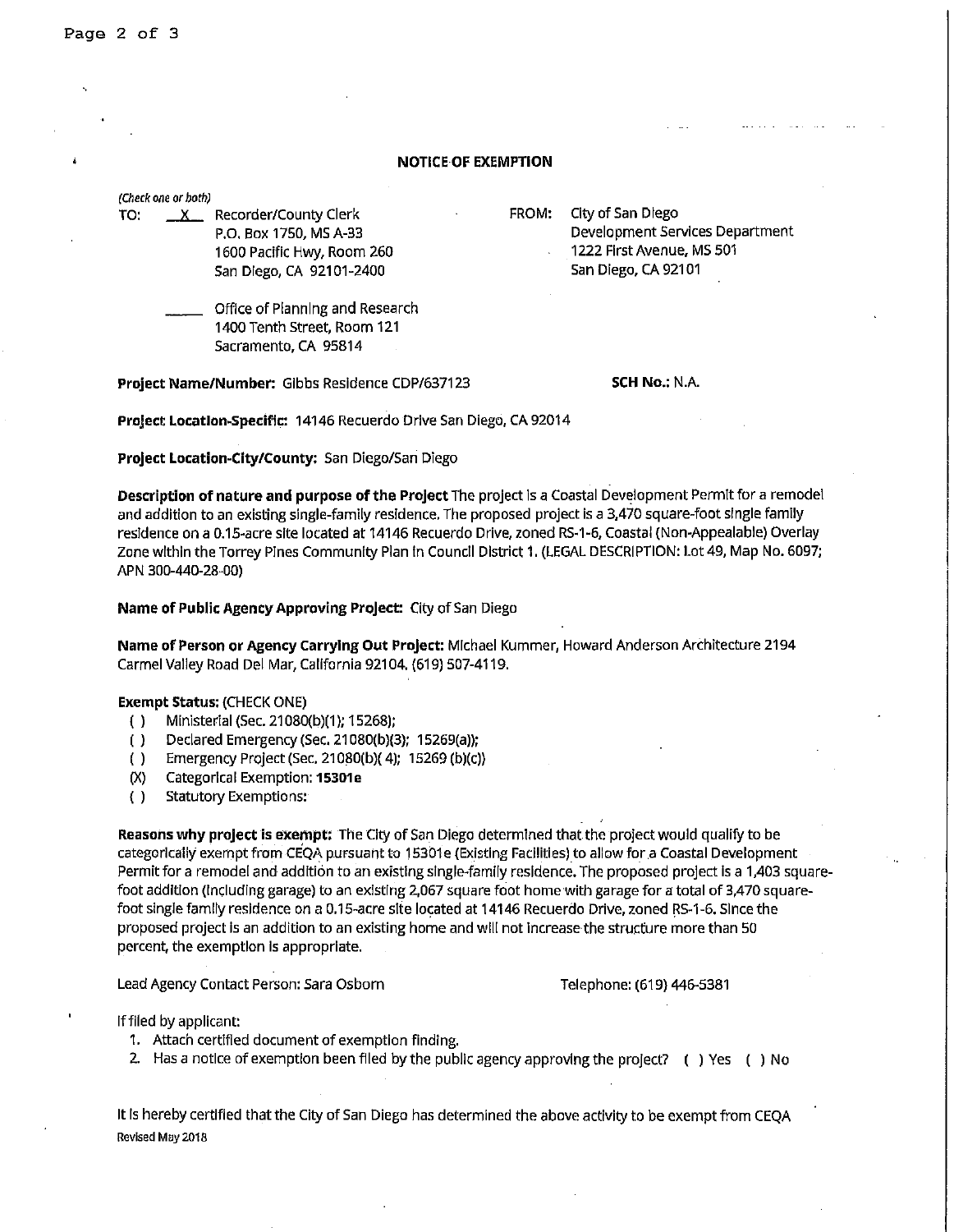Sara Osborn

Senior Planner 3/23/2022

Signature/Title

Check One: (X) Signed By Lead Agency ( ) Signed by Appllcant

Date

Date Received for Filing with County Clerk or OPR: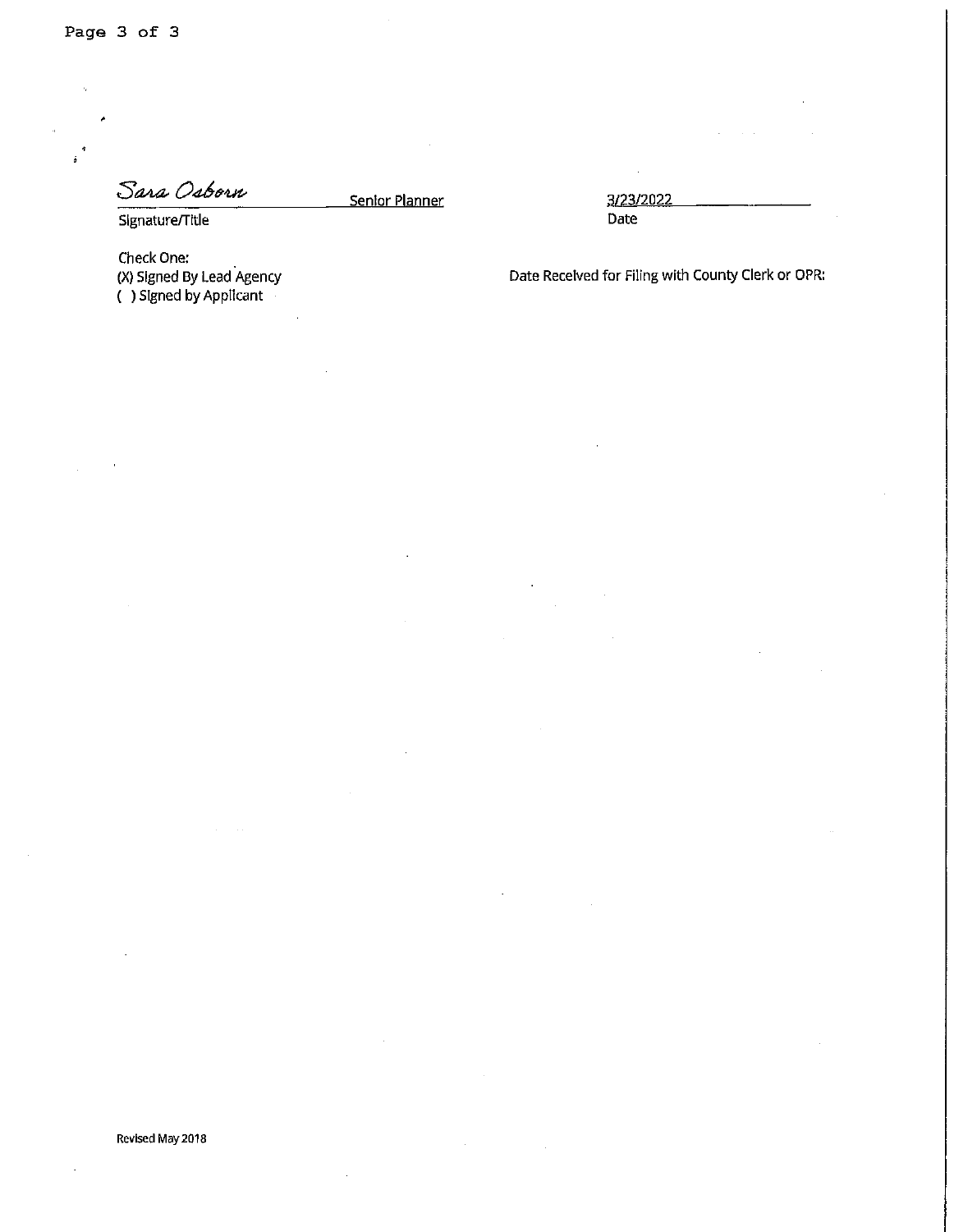|                                                                                                                                                                                                          | San Diego County                   |                                    | <u>I ENIN DINUNISI INI MUUTISE TAA KAN</u>       |                              |  |
|----------------------------------------------------------------------------------------------------------------------------------------------------------------------------------------------------------|------------------------------------|------------------------------------|--------------------------------------------------|------------------------------|--|
|                                                                                                                                                                                                          | Transaction #:<br>Receipt#:        | 6387515<br>2022149236              |                                                  |                              |  |
| Ernest J. Dronenburg, Jr.<br>Assessor/Recorder/County Clerk<br>1600 Pacific Highway Suite 260<br>P. O. Box 121750, San Diego, CA 92112-1750<br>Tel. (619) 237-0502  Fax (619) 557-4155<br>www.sdarcc.com | Cashier Date:<br>Cashier Location: | 03/28/2022<br>SD.                  | 03/28/2022 4:07 pm<br>Print Date:                |                              |  |
|                                                                                                                                                                                                          |                                    |                                    | <b>Payment Summary</b>                           |                              |  |
|                                                                                                                                                                                                          |                                    |                                    | <b>Total Fees:</b><br>Total Payments<br>Balance: | \$50.00<br>\$50.00<br>\$0.00 |  |
|                                                                                                                                                                                                          |                                    |                                    |                                                  |                              |  |
|                                                                                                                                                                                                          |                                    |                                    |                                                  |                              |  |
| Payment                                                                                                                                                                                                  |                                    |                                    |                                                  |                              |  |
|                                                                                                                                                                                                          |                                    |                                    |                                                  |                              |  |
| CHECK PAYMENT #10173                                                                                                                                                                                     |                                    |                                    |                                                  | \$50.00                      |  |
| <b>Total Payments</b>                                                                                                                                                                                    |                                    |                                    |                                                  | \$50.00                      |  |
| Filing                                                                                                                                                                                                   |                                    |                                    |                                                  |                              |  |
| CEQA - NOE                                                                                                                                                                                               |                                    |                                    | FILE #: 2022-000235 Date: 03/28/2022 4:00PM      | Pages: 3                     |  |
|                                                                                                                                                                                                          |                                    | State Receipt # 37-03/28/2022-0205 |                                                  |                              |  |
| Fees:<br>Fish & Wildlife County Administrative Fee                                                                                                                                                       |                                    |                                    |                                                  | \$50.00                      |  |
| <b>Total Fees Due:</b>                                                                                                                                                                                   |                                    |                                    |                                                  | \$50.00                      |  |
| <b>Grand Total - All Documents:</b>                                                                                                                                                                      |                                    |                                    |                                                  | \$50.00                      |  |

 $\bar{\beta}$ 

 $\bar{z}$